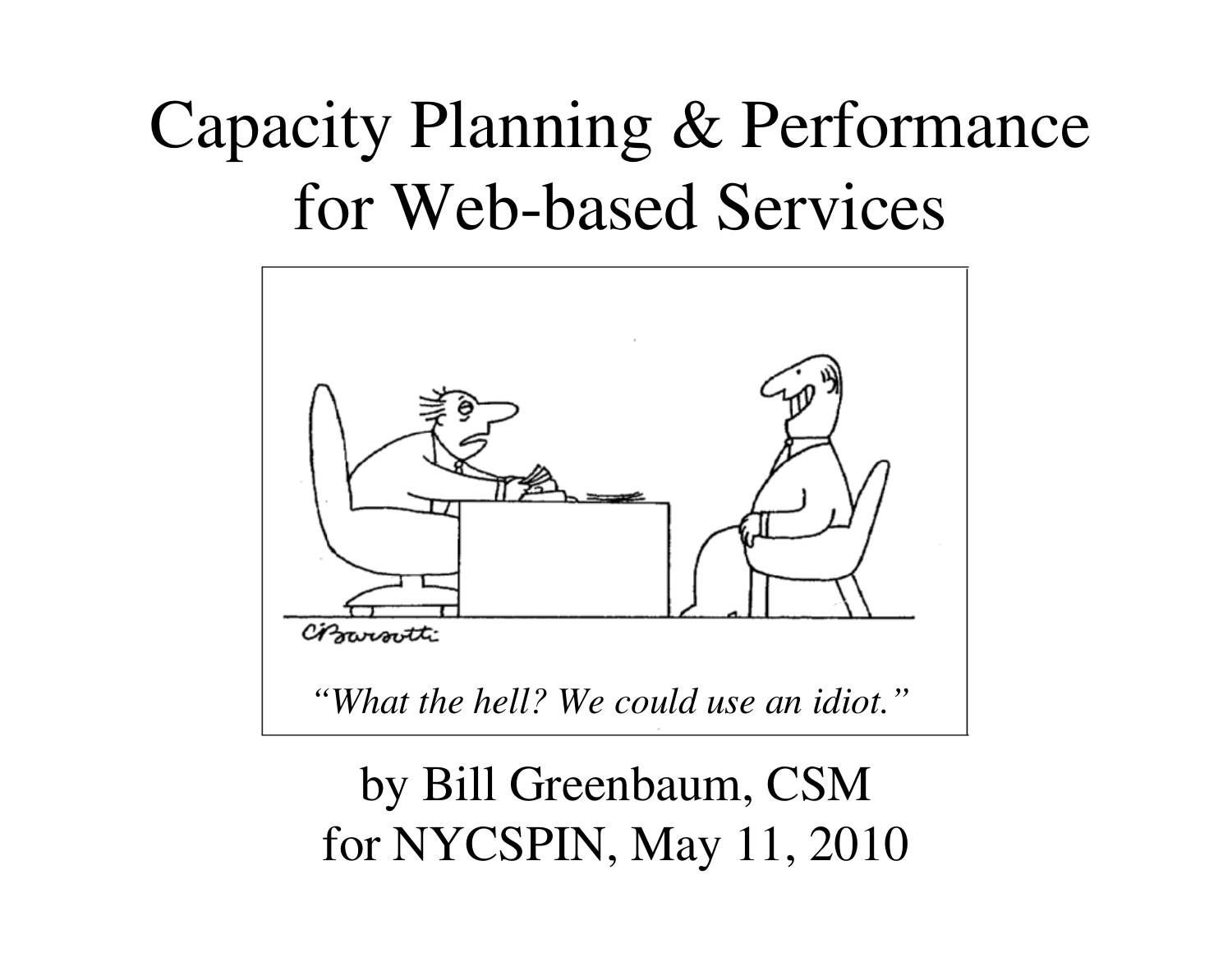#### 2010 Greenbaum Surve y o f C a pacity Plannin  $g$

| Web Images Videos Maps News Shopping Gmail more -                                              |                                  |
|------------------------------------------------------------------------------------------------|----------------------------------|
| Google   "computer capacity planning"                                                          | Search<br><b>Advanced Search</b> |
| Results 1 - 10 of about 283,000 for "computer capacity planning".<br>Show options<br>Web       |                                  |
| Google "computer performance"<br>Search                                                        | Search<br><b>Advanced Search</b> |
| Results 1 - 10 of about(1,420,000) for "computer performance".<br>Web<br><b>E</b> Show options |                                  |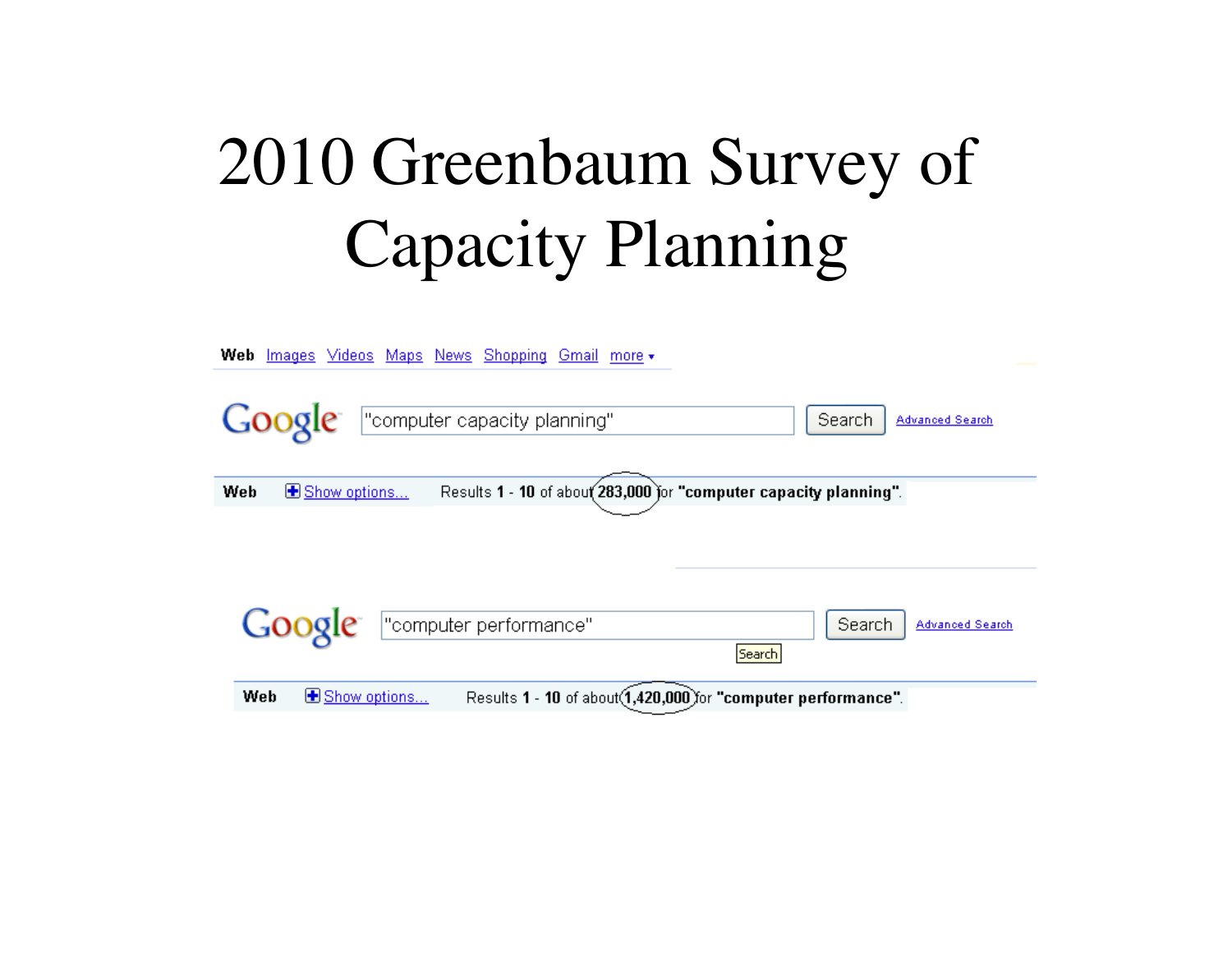### 4 Questions of Capacity Planning

- 1. What it is?
- 2. Why is it important to me?
- 3. Who does it?
- 4. How to do it?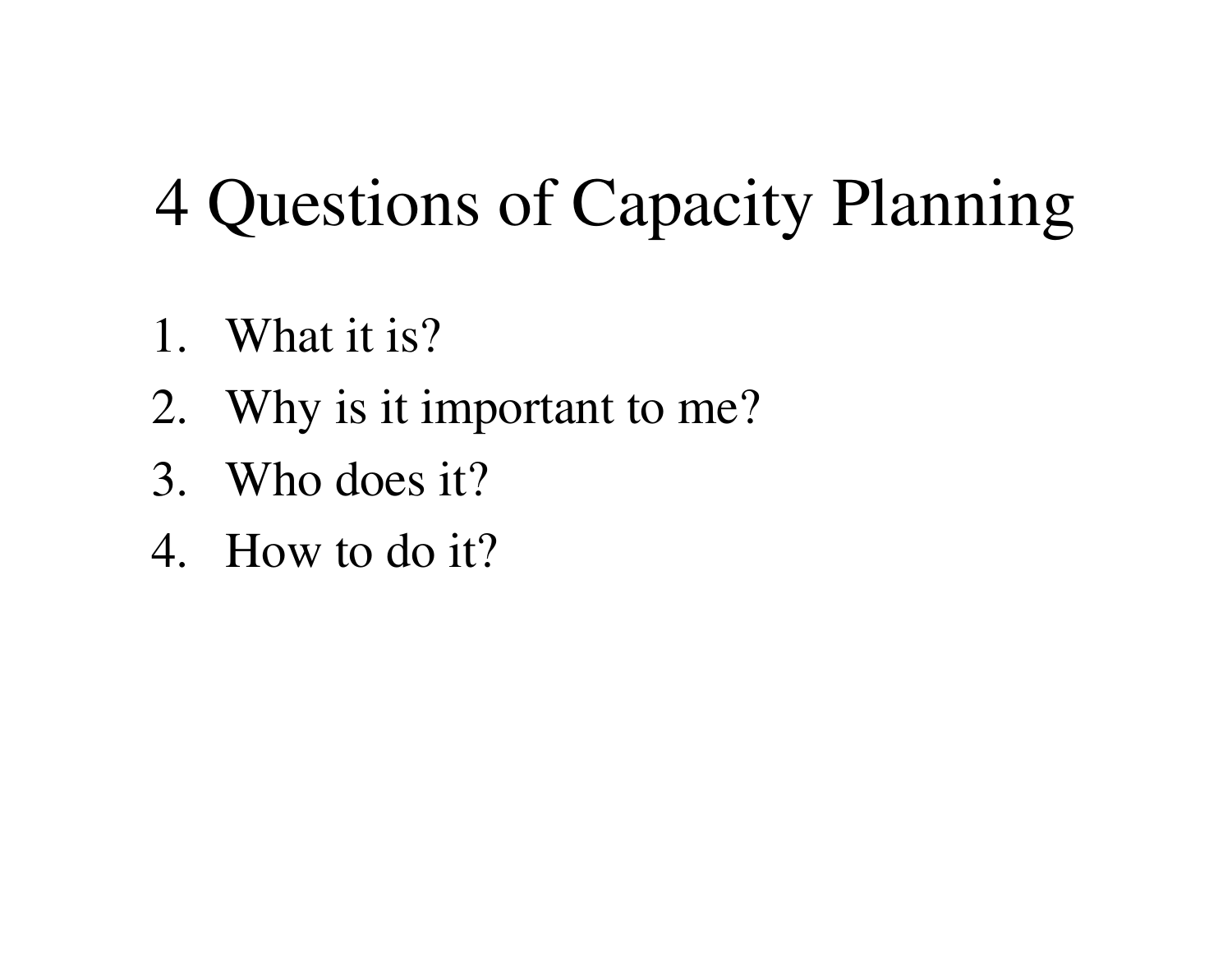#### What is Capacity?

- **Capacity:** how much traffic can your system handle before crashing?
	- *Throughput:* count of requests per period (TPM)
	- *Concurrency:* how many simultaneous requests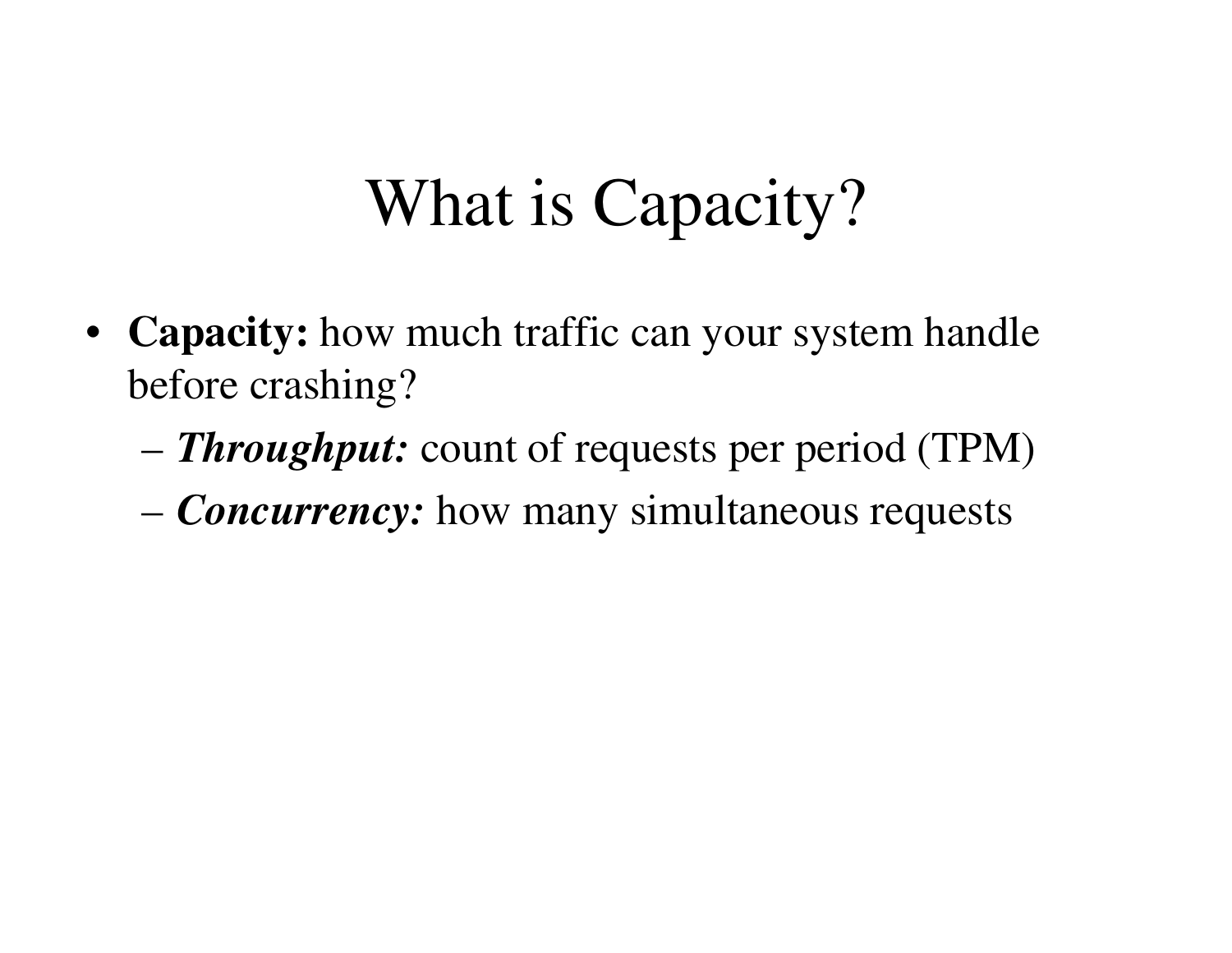### What is Capacity?

- **Capacity:** how much traffic can your system handle before crashing?
	- *Throughput:* count of requests per period (TPM)
	- *Concurrency:* how many simultaneous requests

Contrasts with:

- **Performance** <sup>=</sup> average response time (sec/req)
- •**Redundancy** <sup>=</sup> capacity reserved for business continuity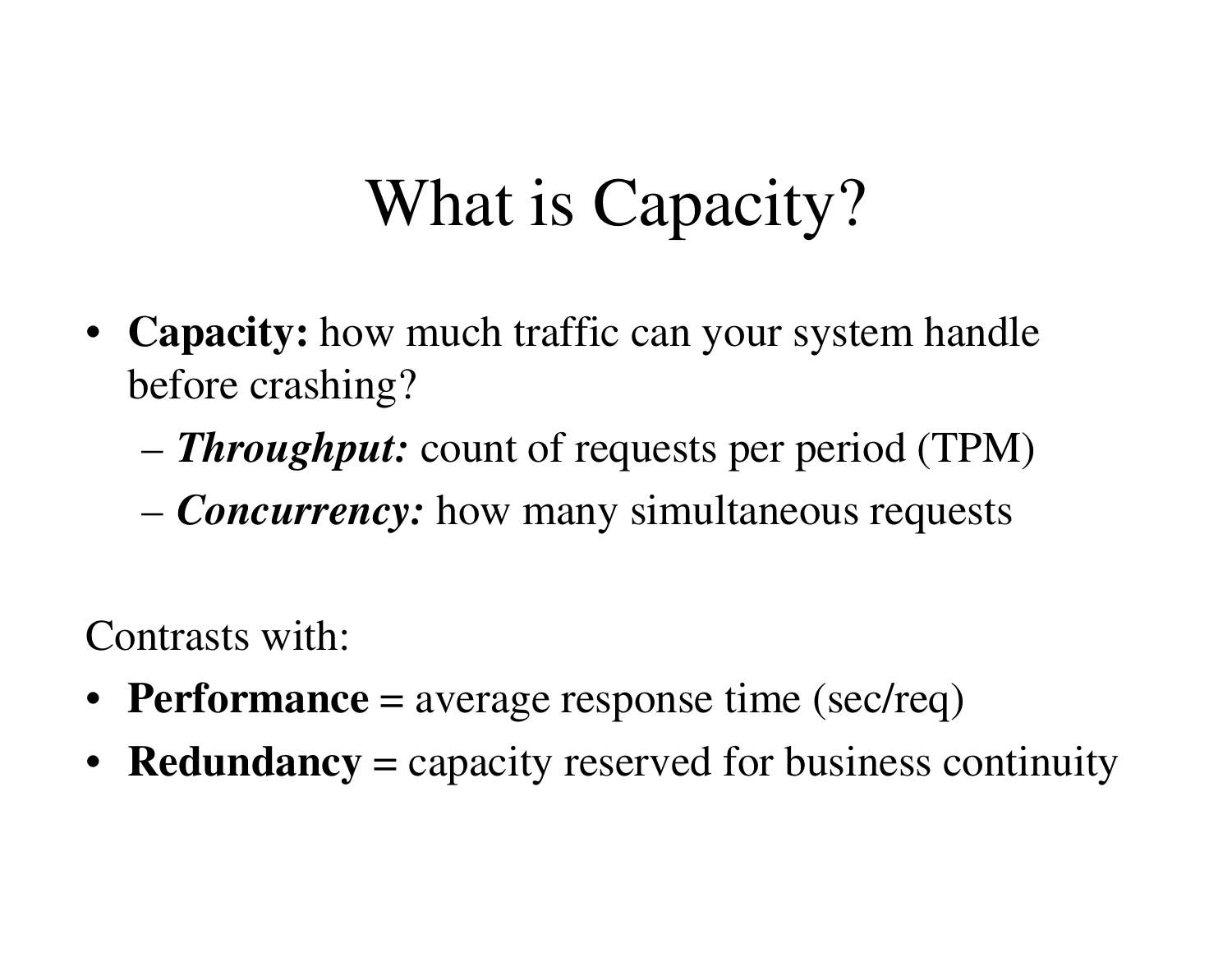#### What is Capacity Planning?

#### • **Capacity Planning is good management.**

- Proactive
- A form of risk managemen<sup>t</sup>
- Ensures competitiveness & profitablility

#### *…constrasts with*

• **Firefighting** <sup>=</sup> fixing issues that already have customer impact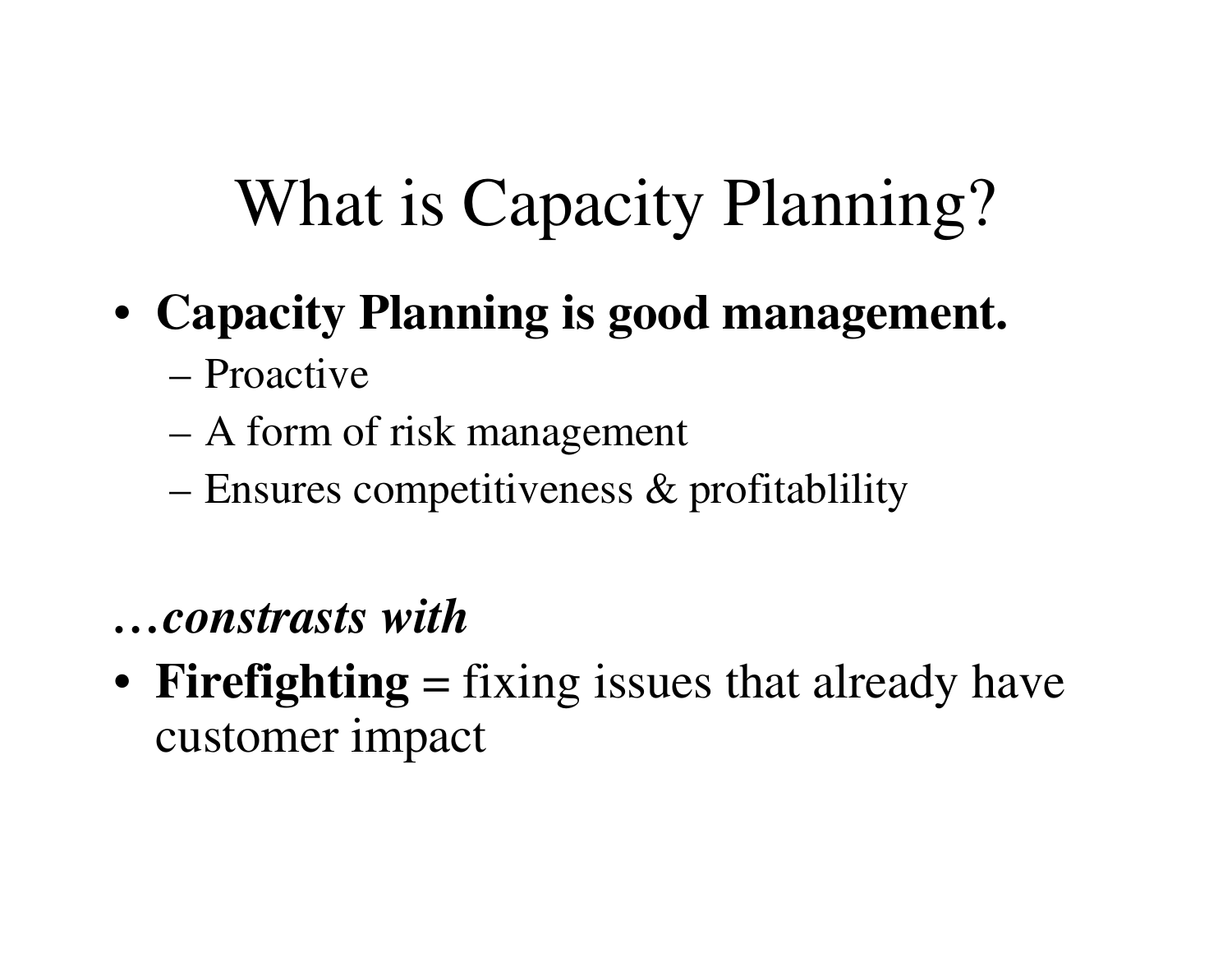#### Capacity contrast with Performance

- **Capacity** <sup>=</sup> throughput (TPM)
- **Performance** <sup>=</sup> average response time (sec/req)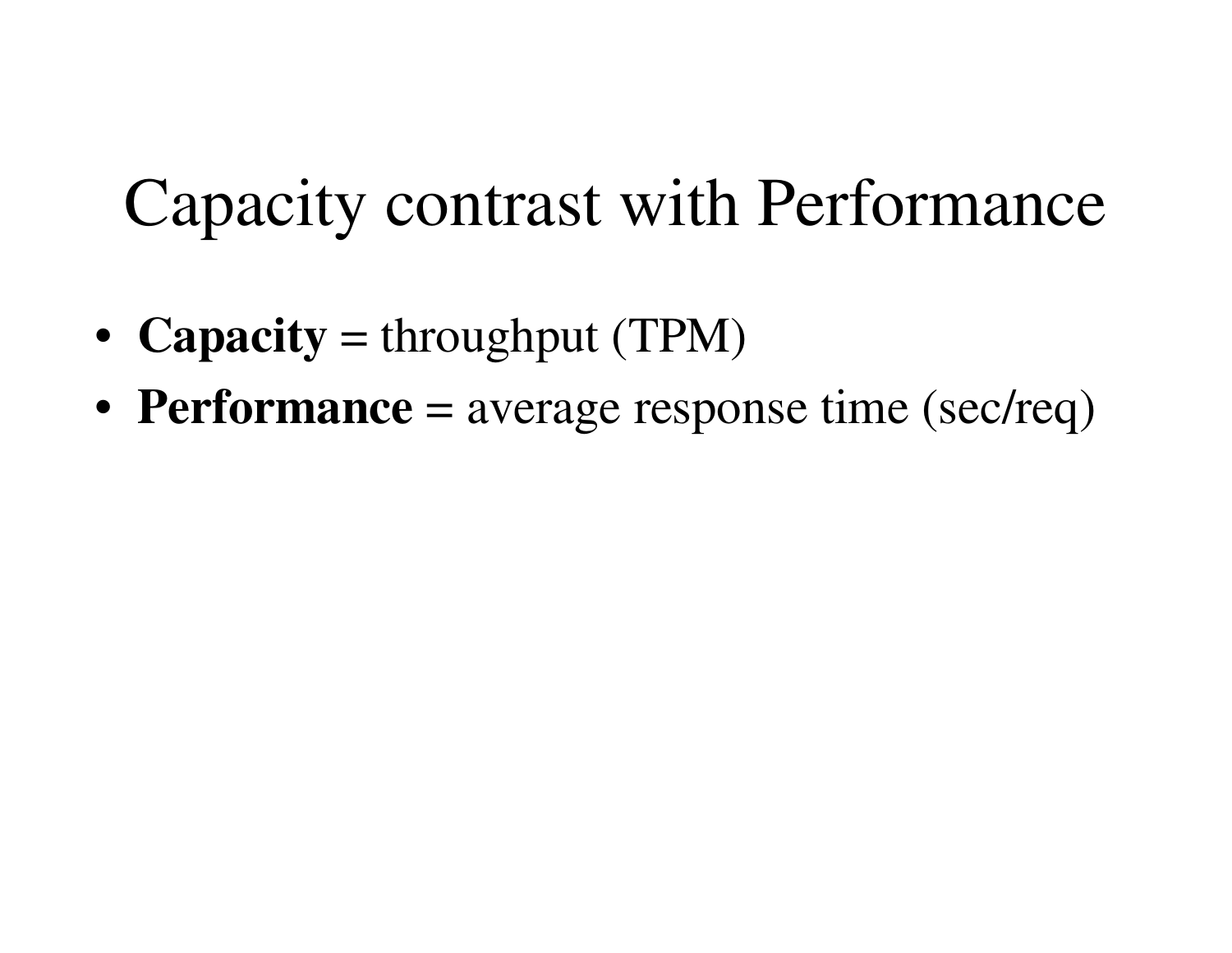|                    | <b>Searches in Billions</b> |                 |             |
|--------------------|-----------------------------|-----------------|-------------|
| <b>Market</b>      | <b>Dec 2008</b>             | <b>Dec 2009</b> | $\%$ Change |
| Worldwide          | 89.7                        | 131.4           | 46%         |
| Google sites       | 55.6                        | 87.8            | 58%         |
| Yahoo! sites       | 8.4                         | 9.4             | 13%         |
| Baidu.com Inc      | 8.0                         | 8.5             | $7\%$       |
| Microsoft sites    | 2.4                         | 4.1             | $70\%$      |
| eBay               | 1.3                         | 2.1             | 58%         |
| <b>NHN Corp</b>    | 1.9                         | 2.1             | $9\%$       |
| Yandex             | 1.0                         | 1.9             | 91%         |
| Facebook           | 1.1                         | 1.6             | 54%         |
| <b>Ask Network</b> | 1.0                         | 1.5             | 43%         |
| Alibaba.com Corp   | 1.1                         | 1.1             | $-1\%$      |

*Source:* comScore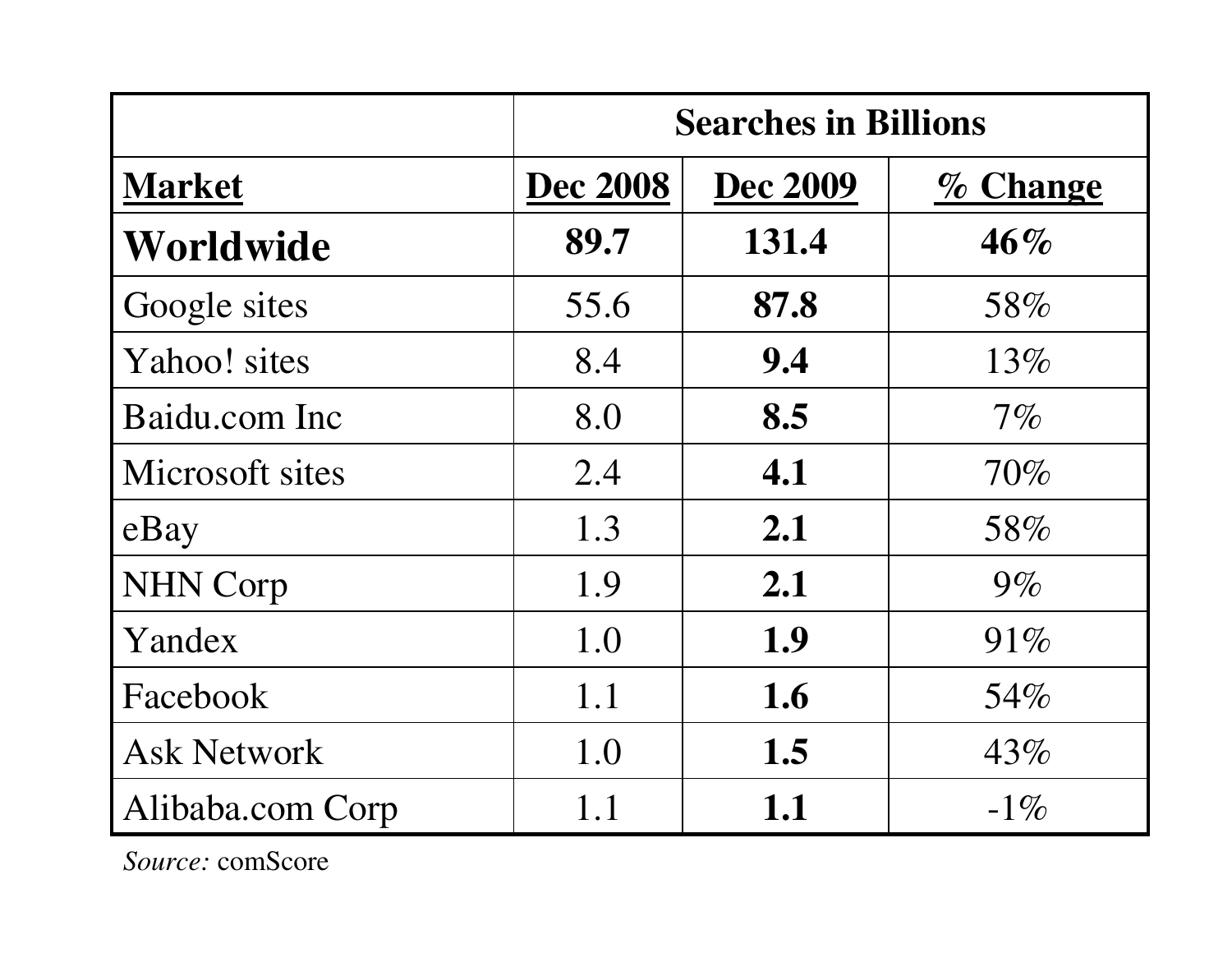# Who Does Capacity Planning?

- **Capacity Planner** guides others thru the process, does toughest analysis, crafts proposal.
- **Technical Project Managers** are the glue
- **Business Owners** provide critical projections
- **Application Developers**
- **System Developers**
- **Architecture/Hardware Resource** team
- **Database Admins**
- **Disk Storage Admins**
- **Network Admins**
- **QA** validates & does load tests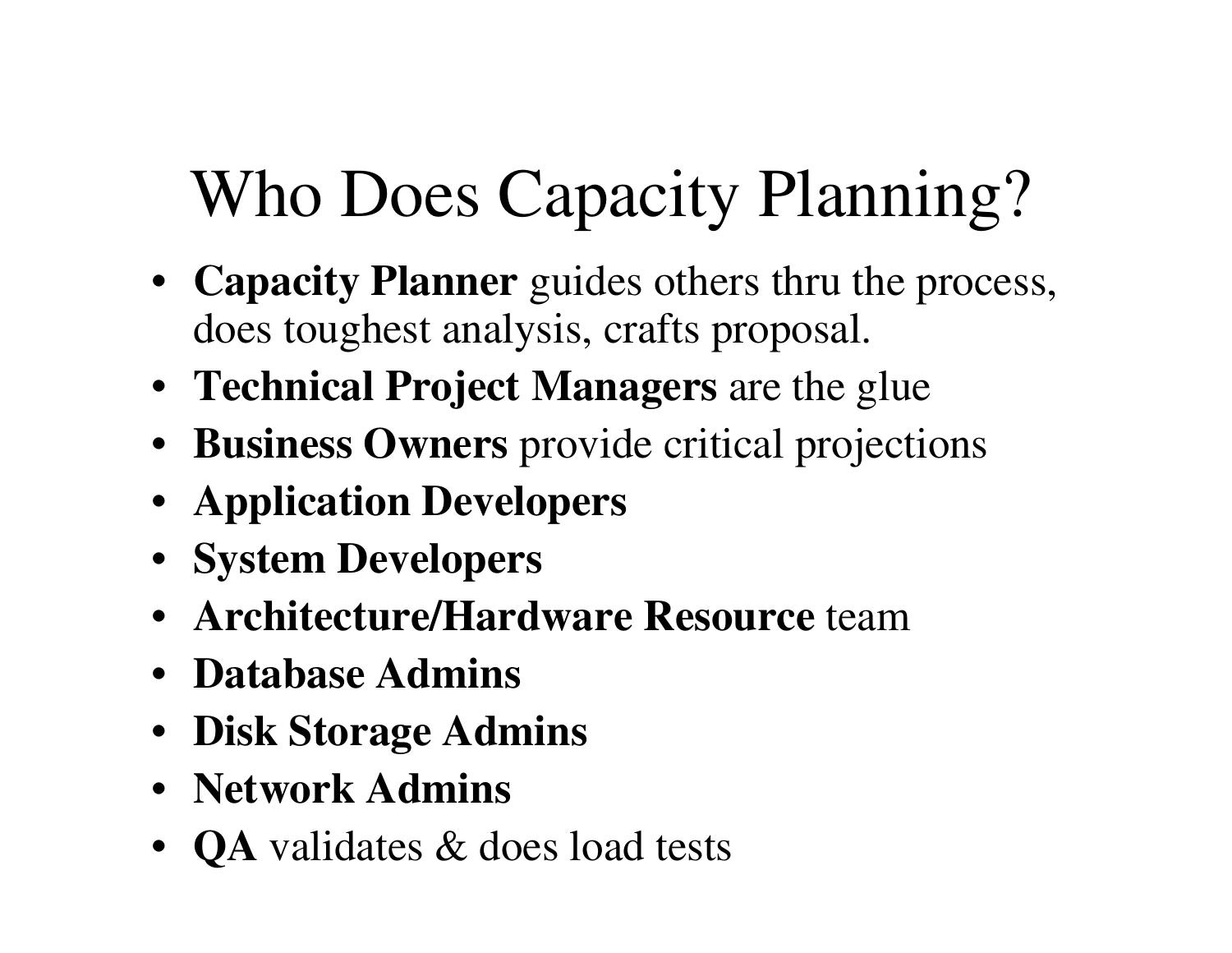#### How (a): Capacity Planning Theory

- Amdahl Scalability Model, 1967
- Gunther Universal Scalability Model, 2000

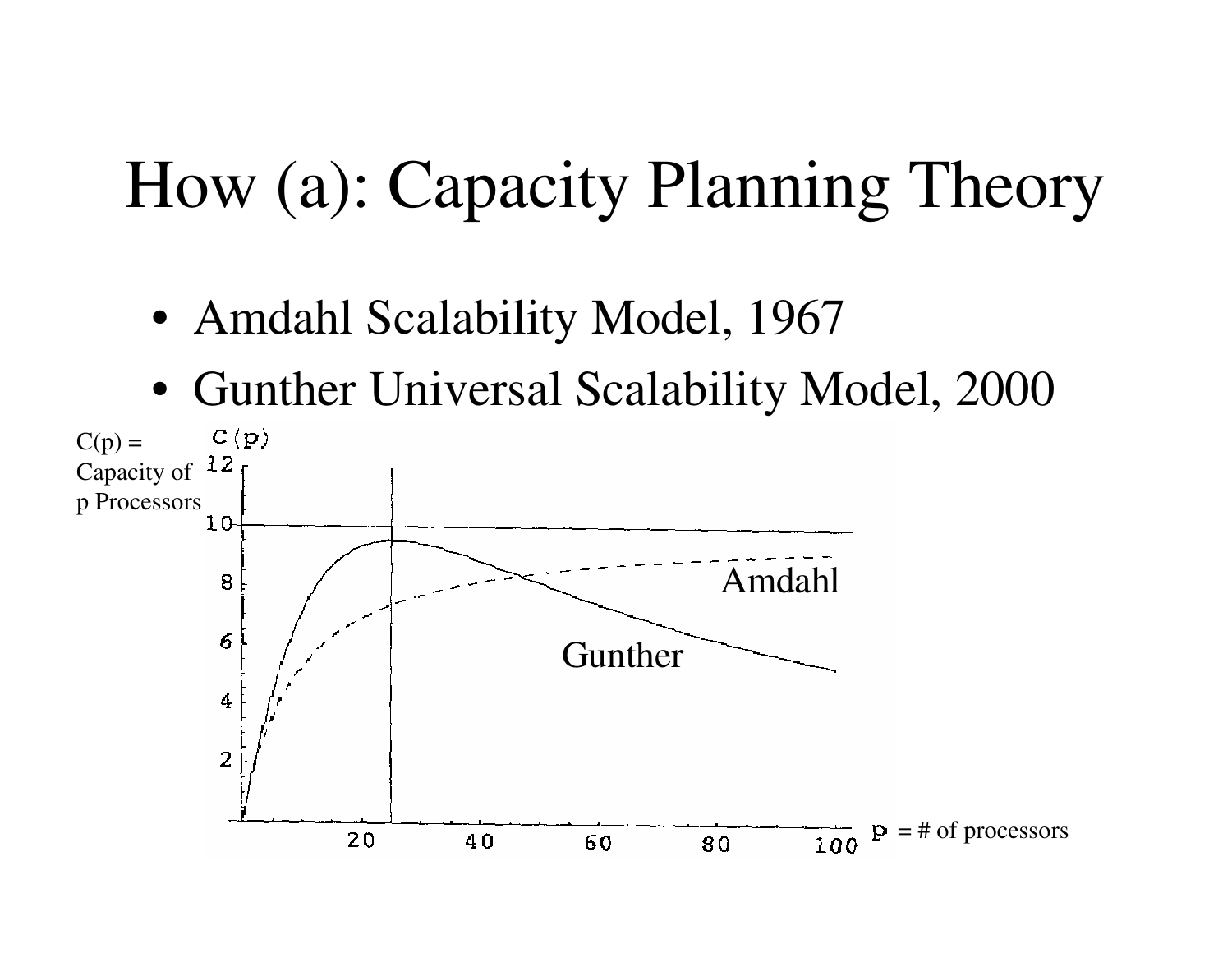#### How (b): Practice

- Obtain Business projections (VoC)
- Model business projections into peak throughput and concurrency
- Load test / Stress test.
- Follow the data to find bottlenecks
- Monitor traffic and look for trends
- Work with lead-time for procurement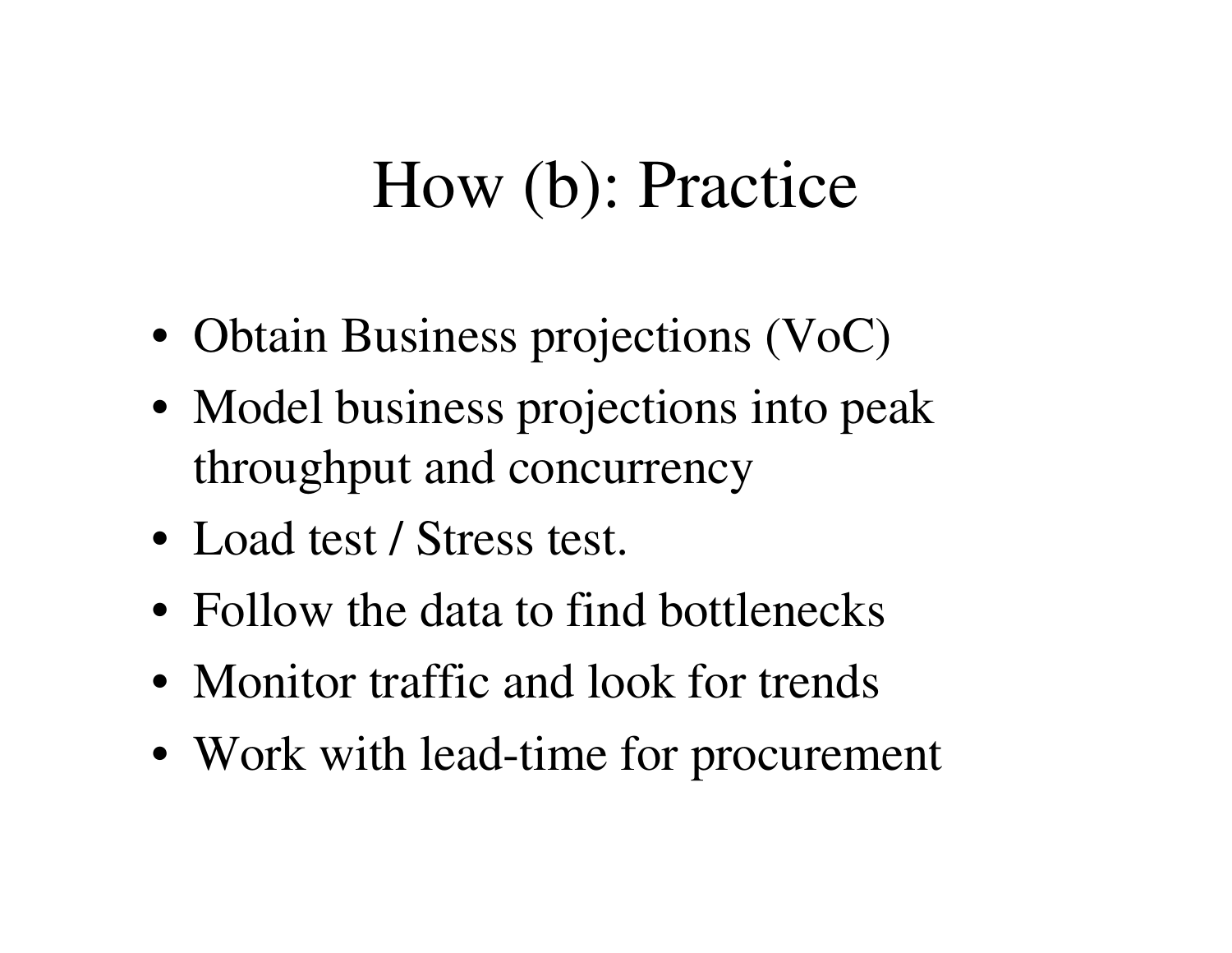#### How (c ): "Follow the data"

- Weak: "+11% YOY, -2% MOM"
- Moderate: Regression lines
- Strong: Control charts include variation in data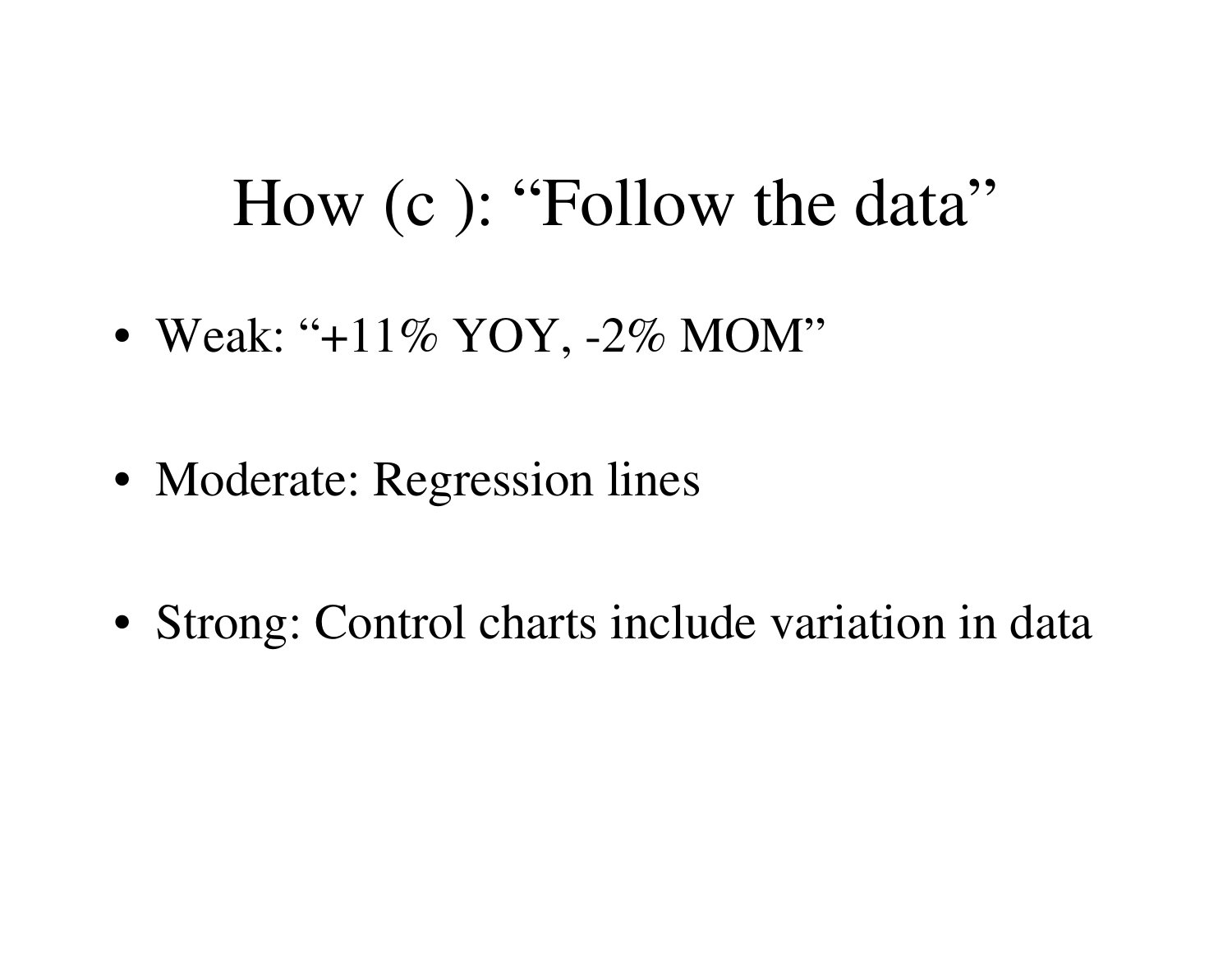#### Capacity Planning: Example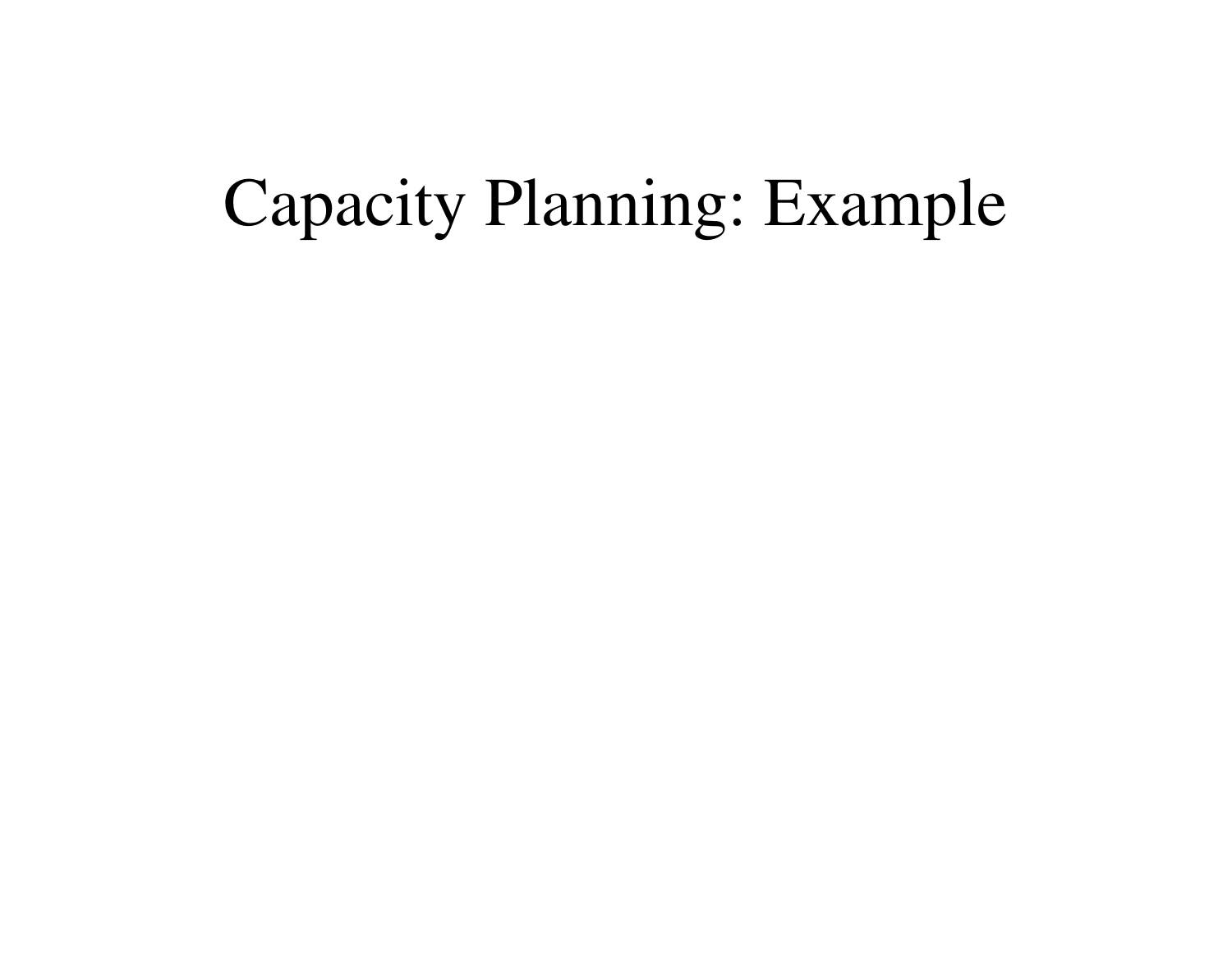#### Further reading

- *The Art of Capacity Planning*, by John Allspaw, 2008, (O'Reilly Media)
- *Performance by Design*, 2006, Daniel Menasce & Virgilio Almeida, 2004, (Prentice Hall)
- *Building Scalable Web Sites*, by Cal Henderson, 2006 (O'Reilly Media)
- *Guerrilla Capacity Planning*, by Neil J. Gunther, 2007 (Springer)